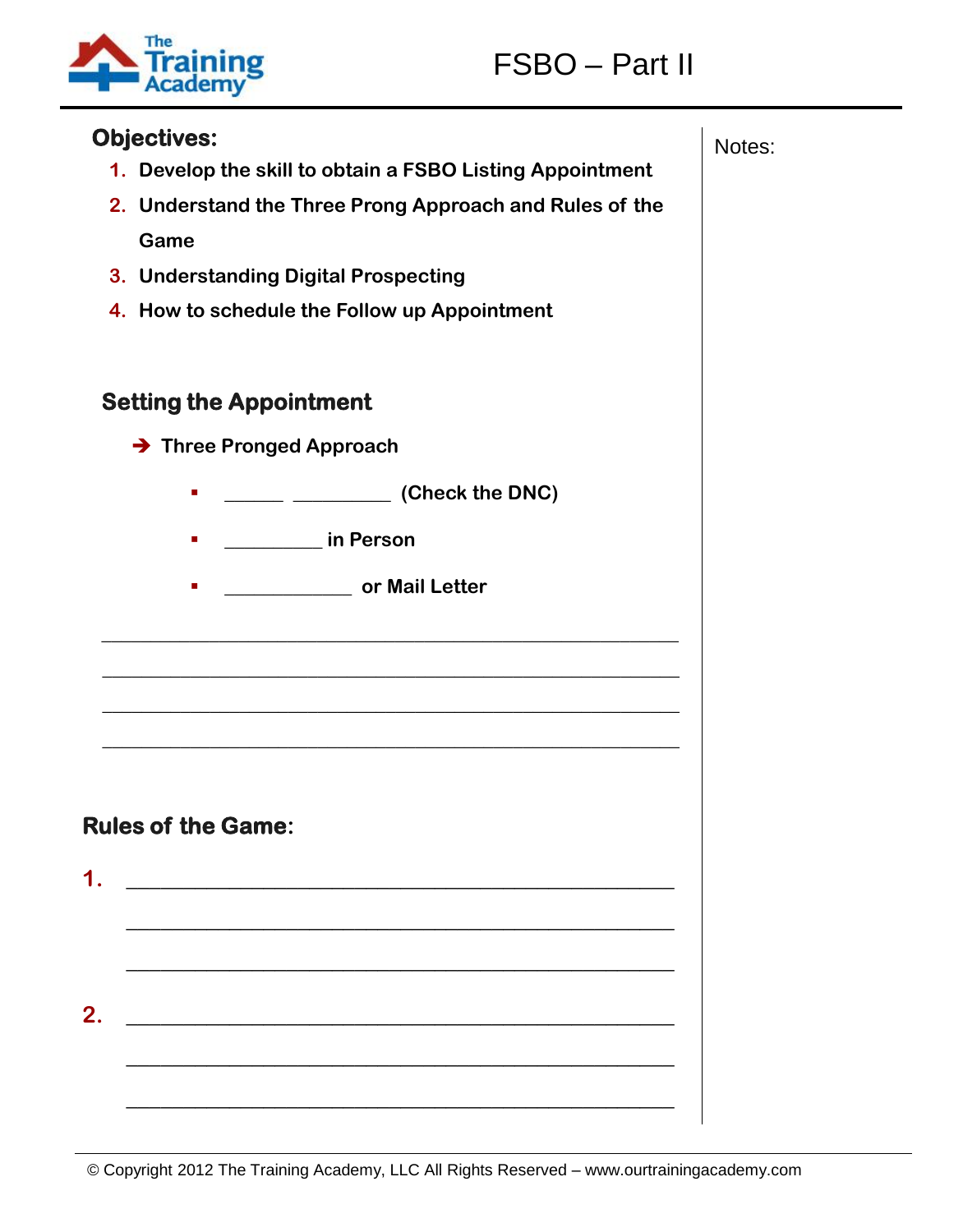

To reduce Time and Frustration in locating, qualifying and cleansing | Notes: Expired and FSBO leads consider an Automated System.

**\_\_\_\_\_\_\_\_\_\_\_\_\_\_\_\_\_\_\_\_\_\_\_\_\_\_\_\_\_\_\_\_\_\_\_\_\_\_\_\_\_\_\_\_\_\_\_\_\_\_\_\_\_\_\_\_\_\_\_**

**\_\_\_\_\_\_\_\_\_\_\_\_\_\_\_\_\_\_\_\_\_\_\_\_\_\_\_\_\_\_\_\_\_\_\_\_\_\_\_\_\_\_\_\_\_\_\_\_\_\_\_\_\_\_\_\_\_\_\_**

**\_\_\_\_\_\_\_\_\_\_\_\_\_\_\_\_\_\_\_\_\_\_\_\_\_\_\_\_\_\_\_\_\_\_\_\_\_\_\_\_\_\_\_\_\_\_\_\_\_\_\_\_\_\_\_\_\_\_\_**

**\_\_\_\_\_\_\_\_\_\_\_\_\_\_\_\_\_\_\_\_\_\_\_\_\_\_\_\_\_\_\_\_\_\_\_\_\_\_\_\_\_\_\_\_\_\_\_\_\_\_\_\_\_\_\_\_\_\_\_**

**\_\_\_\_\_\_\_\_\_\_\_\_\_\_\_\_\_\_\_\_\_\_\_\_\_\_\_\_\_\_\_\_\_\_\_\_\_\_\_\_\_\_\_\_\_\_\_\_\_\_\_\_\_\_\_\_\_\_\_**

**\_\_\_\_\_\_\_\_\_\_\_\_\_\_\_\_\_\_\_\_\_\_\_\_\_\_\_\_\_\_\_\_\_\_\_\_\_\_\_\_\_\_\_\_\_\_\_\_\_\_\_\_\_\_\_\_\_\_\_**

**\_\_\_\_\_\_\_\_\_\_\_\_\_\_\_\_\_\_\_\_\_\_\_\_\_\_\_\_\_\_\_\_\_\_\_\_\_\_\_\_\_\_\_\_\_\_\_\_\_\_\_\_\_\_\_\_\_\_\_**

**\_\_\_\_\_\_\_\_\_\_\_\_\_\_\_\_\_\_\_\_\_\_\_\_\_\_\_\_\_\_\_\_\_\_\_\_\_\_\_\_\_\_\_\_\_\_\_\_\_\_\_\_\_\_\_\_\_\_\_**

**\_\_\_\_\_\_\_\_\_\_\_\_\_\_\_\_\_\_\_\_\_\_\_\_\_\_\_\_\_\_\_\_\_\_\_\_\_\_\_\_\_\_\_\_\_\_\_\_\_\_\_\_\_\_\_\_\_\_\_**

**\_\_\_\_\_\_\_\_\_\_\_\_\_\_\_\_\_\_\_\_\_\_\_\_\_\_\_\_\_\_\_\_\_\_\_\_\_\_\_\_\_\_\_\_\_\_\_\_\_\_\_\_\_\_\_\_\_\_\_** 

Your Time is to Valuable…



To learn more and receive a discount visit our website at:

- → http://danelzer.com
- **→** Click on PARTNERS

#### **Setting the Appointment**

- **→ The FSBO Listings** 
	- **Identify**
	- **Determine \_\_\_\_\_\_\_\_**
	- **Identify \_\_\_\_\_\_\_\_\_\_\_\_\_\_\_\_\_**
	- **The**  $\blacksquare$

**Script your offer:**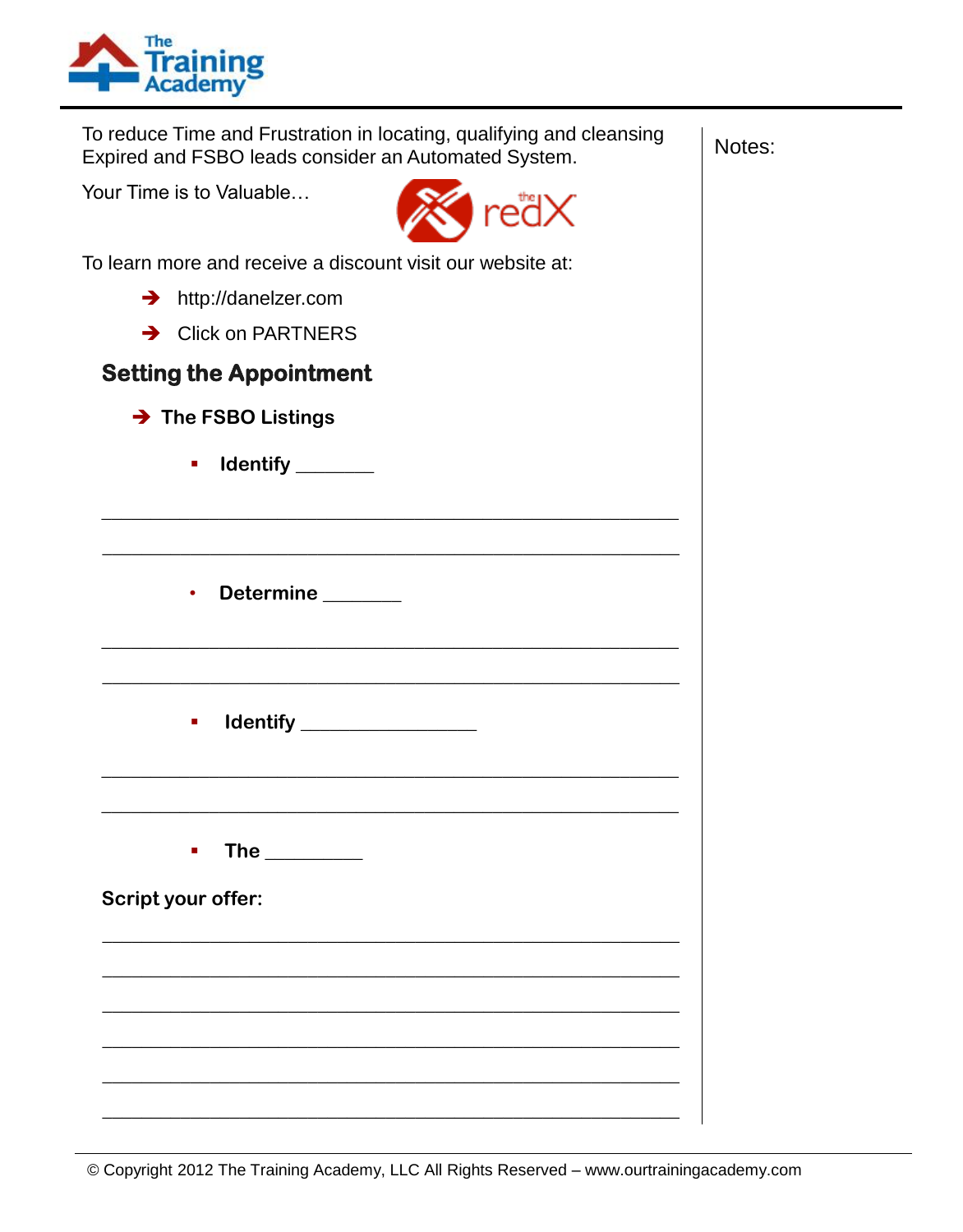

| <b>Setting the Appointment</b> | Notes: |
|--------------------------------|--------|
| > The FSBO Listings            |        |
| <b>Close</b><br>п              |        |
|                                |        |
|                                |        |
| • Objections:                  |        |
|                                |        |
|                                |        |
|                                |        |
| • Dealing with Objections:     |        |
|                                |        |
|                                |        |
|                                |        |
|                                |        |
|                                |        |
|                                |        |
|                                |        |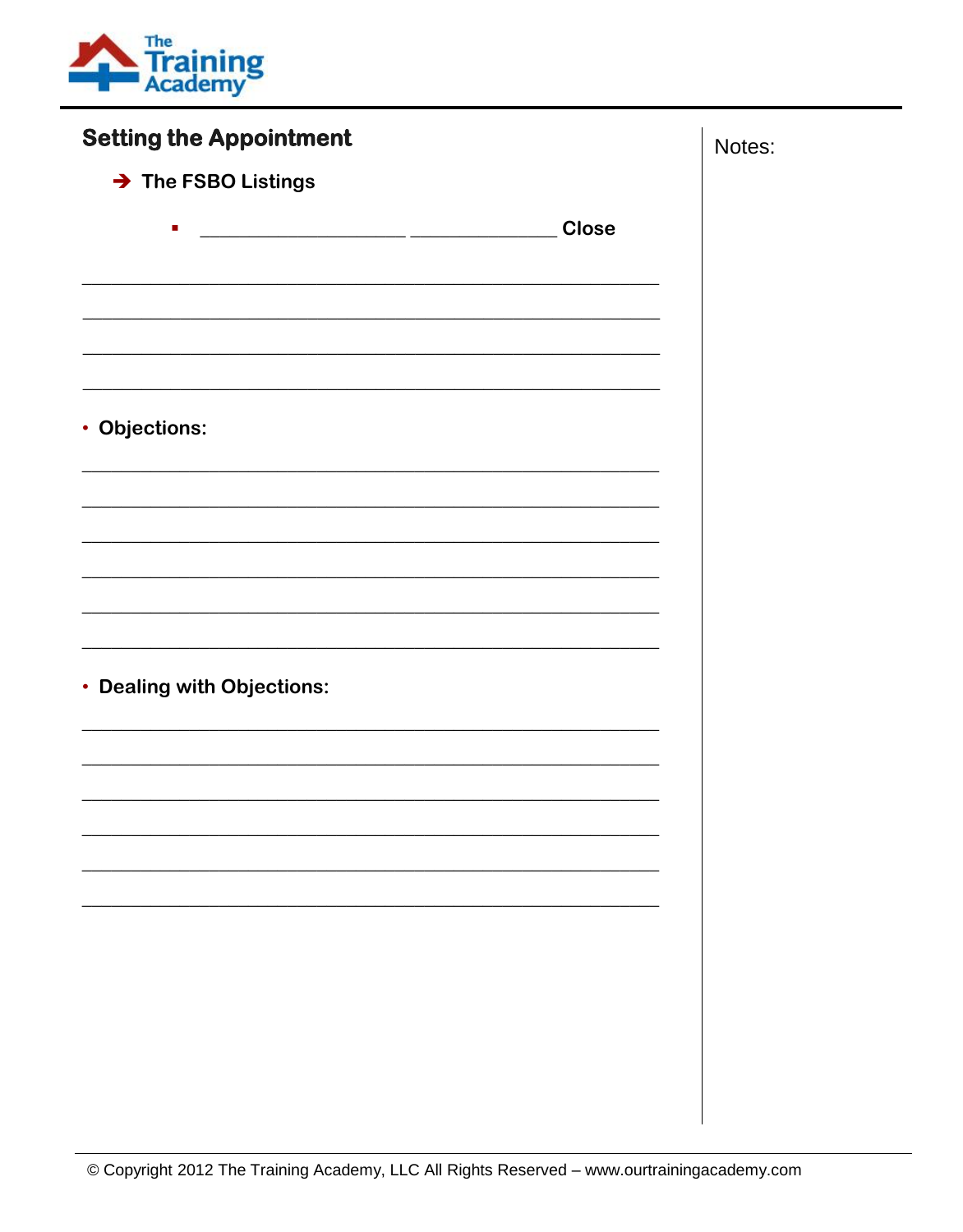

### The Follow Up Appointment **The Follow Up Appointment**

- **IDENTIFY them**
- **Identify yourself**
- **Remind them that you were going to call**

**\_\_\_\_\_\_\_\_\_\_\_\_\_\_\_\_\_\_\_\_\_\_\_\_\_\_\_\_\_\_\_\_\_\_\_\_\_\_\_\_\_\_\_\_\_\_\_\_\_\_\_\_\_\_\_\_\_\_\_**

**\_\_\_\_\_\_\_\_\_\_\_\_\_\_\_\_\_\_\_\_\_\_\_\_\_\_\_\_\_\_\_\_\_\_\_\_\_\_\_\_\_\_\_\_\_\_\_\_\_\_\_\_\_\_\_\_\_\_\_**

**\_\_\_\_\_\_\_\_\_\_\_\_\_\_\_\_\_\_\_\_\_\_\_\_\_\_\_\_\_\_\_\_\_\_\_\_\_\_\_\_\_\_\_\_\_\_\_\_\_\_\_\_\_\_\_\_\_\_\_**

**\_\_\_\_\_\_\_\_\_\_\_\_\_\_\_\_\_\_\_\_\_\_\_\_\_\_\_\_\_\_\_\_\_\_\_\_\_\_\_\_\_\_\_\_\_\_\_\_\_\_\_\_\_\_\_\_\_\_\_**

**\_\_\_\_\_\_\_\_\_\_\_\_\_\_\_\_\_\_\_\_\_\_\_\_\_\_\_\_\_\_\_\_\_\_\_\_\_\_\_\_\_\_\_\_\_\_\_\_\_\_\_\_\_\_\_\_\_\_\_**

**\_\_\_\_\_\_\_\_\_\_\_\_\_\_\_\_\_\_\_\_\_\_\_\_\_\_\_\_\_\_\_\_\_\_\_\_\_\_\_\_\_\_\_\_\_\_\_\_\_\_\_\_\_\_\_\_\_\_\_**

**\_\_\_\_\_\_\_\_\_\_\_\_\_\_\_\_\_\_\_\_\_\_\_\_\_\_\_\_\_\_\_\_\_\_\_\_\_\_\_\_\_\_\_\_\_\_\_\_\_\_\_\_\_\_\_\_\_\_\_**

**\_\_\_\_\_\_\_\_\_\_\_\_\_\_\_\_\_\_\_\_\_\_\_\_\_\_\_\_\_\_\_\_\_\_\_\_\_\_\_\_\_\_\_\_\_\_\_\_\_\_\_\_\_\_\_\_\_\_\_**

**\_\_\_\_\_\_\_\_\_\_\_\_\_\_\_\_\_\_\_\_\_\_\_\_\_\_\_\_\_\_\_\_\_\_\_\_\_\_\_\_\_\_\_\_\_\_\_\_\_\_\_\_\_\_\_\_\_\_\_**

**\_\_\_\_\_\_\_\_\_\_\_\_\_\_\_\_\_\_\_\_\_\_\_\_\_\_\_\_\_\_\_\_\_\_\_\_\_\_\_\_\_\_\_\_\_\_\_\_\_\_\_\_\_\_\_\_\_\_\_**

- **The Offer**
- **Alternative Choice Close**

**Can't You Mail or Email it?**

#### **Digital Prospecting**

**On Average 49% of Listings that Sell were Referred by a Friend or Acquaintance** 

**Social Media**

**Research in Facebook and LinkedIn**

**FSBO Websites**

**Use Assistance Approach**